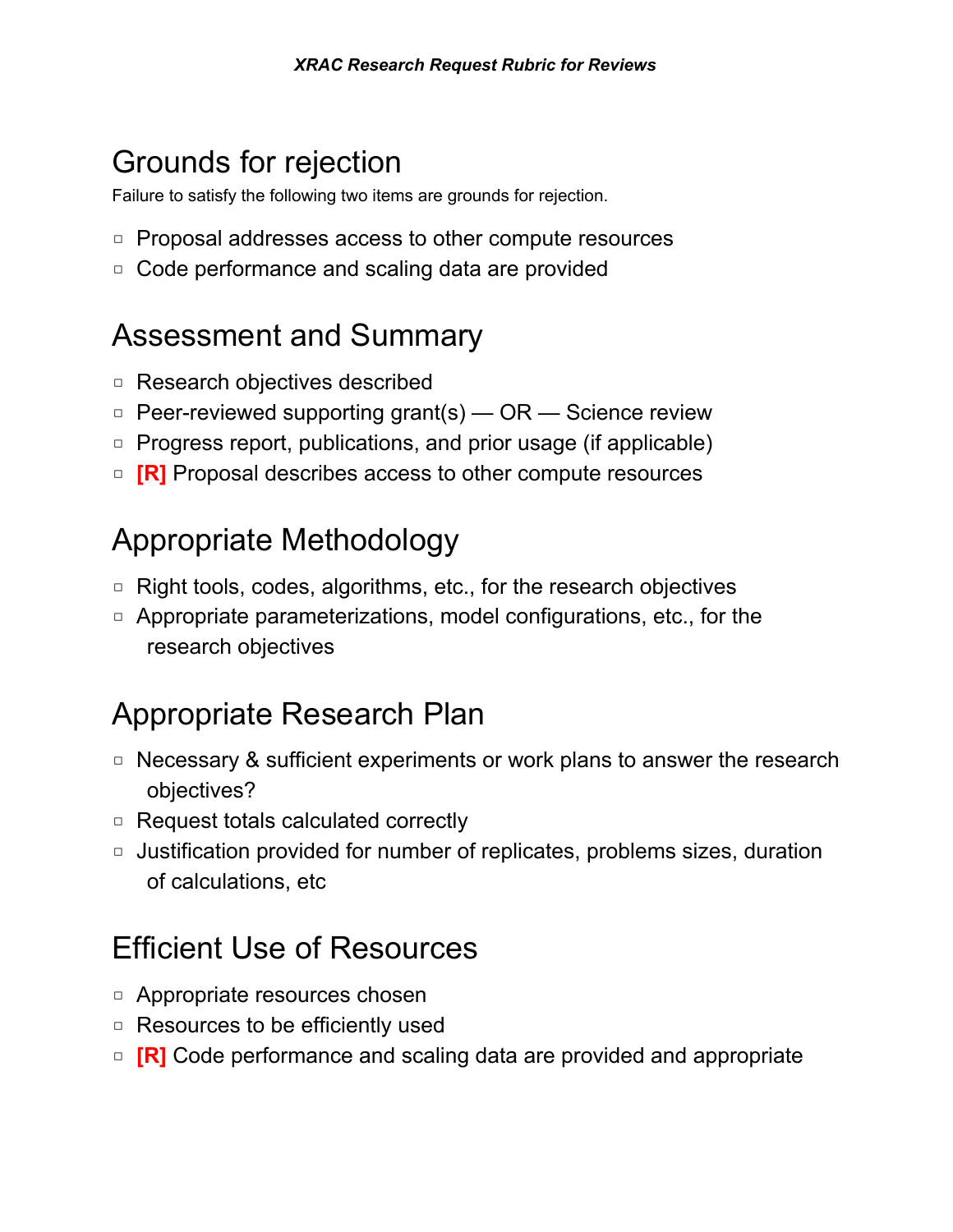## *XRAC Research Request Rubric for Reviews*

The following descriptions elaborate on the primary elements of the "short-form" rubric.

#### Grounds for Rejection

- The two grounds for rejection are failure to address access to other resources and failure to provide appropriate code performance and scaling.
- These are both also addressed within the parts of the review, but are called out here for emphasis.
- Reviewers who reject requests on these grounds should explicitly identify the reason in the Assessment and Summary portion of their review.

#### Assessment and Summary

- Does the main Document succinctly state the scientific impact of the research to be conducted?
- Are the science objectives described in sufficient detail to support the computational request?
- Does the request have [national?] agency or foundation supporting grants for which the science objectives in this computational request have been reviewed?
	- If not, science must be reviewed for its merits.
	- $\circ$  If a renewal, also consider the progress made using prior allocations, including the publication of peer-reviewed manuscripts and other communications within the community.
	- $\circ$  If so, the scientific merit and approach will not be subject to further review.
- Renewal requests:
	- Are publications and a progress report provided?
	- Has sufficient usage of prior allocation been made (or explanation provided)?
- PI available resources:
	- [GROUNDS FOR REJECTION] Are the researcher's available local CI resources and other non-XSEDE resources (or absence thereof) described?
	- Does the plan include how XSEDE resources will provide capabilities beyond those of local resources or why the requested XSEDE resources are required in addition to PI available resources?

## Appropriateness of Methodology

- Compute resource requests:
	- Are the choice of applications, methods, algorithms and techniques to be employed to accomplish the stated scientific objectives reasonably described and motivated?
	- $\circ$  Are the methods/tools appropriate and sufficient for answering the science questions?
- Storage resource requests:
	- Are the data usage, access methods, algorithms and techniques to be employed to accomplish the stated research objectives reasonably described and motivated?